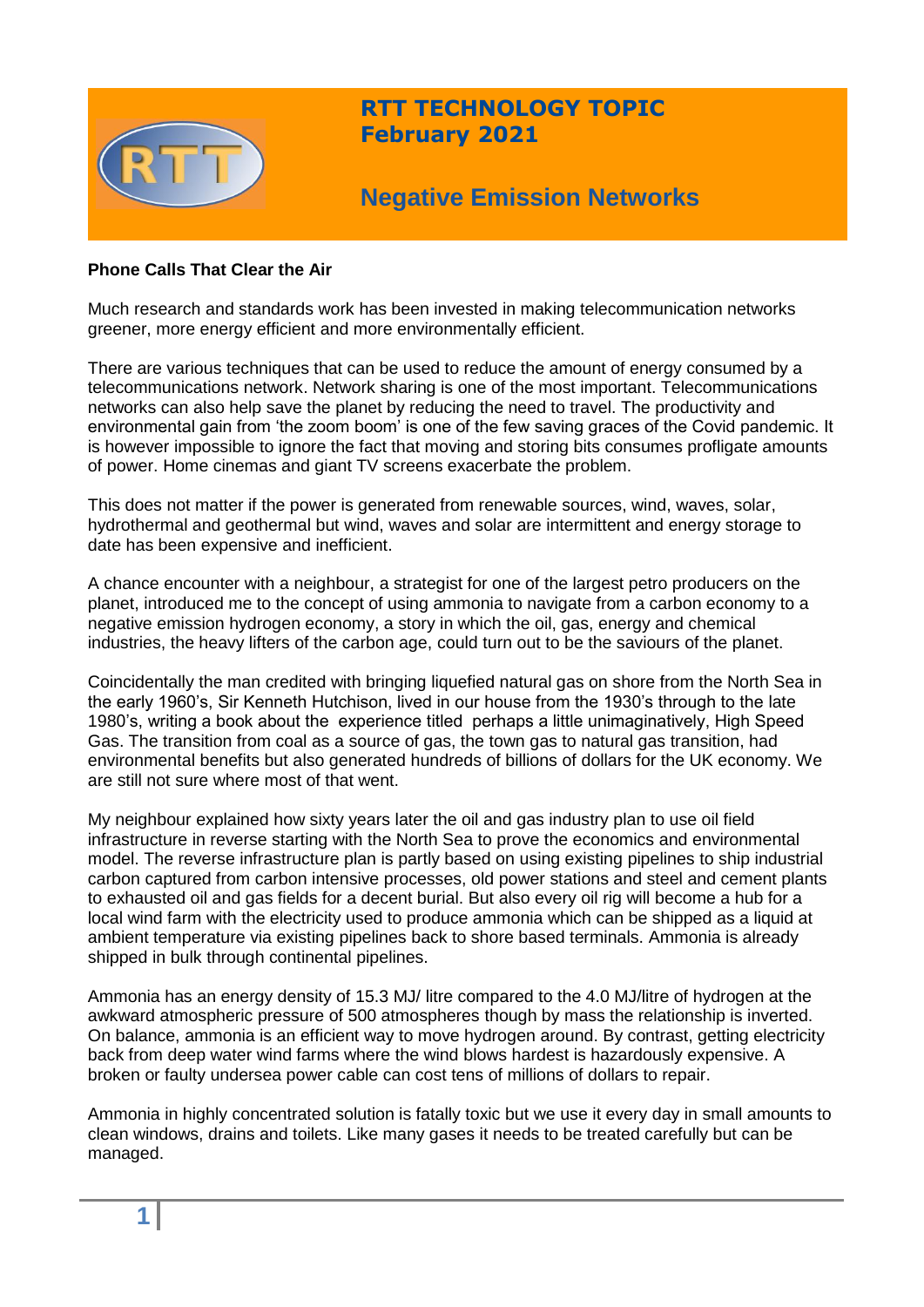The standard way of producing ammonia  $(NH_3)$  is by steam reforming though this requires significant heat and produces coke as a by-product. The Haber process, for which Fritz Haber won the 1918 Nobel Prize, is also used to combine nitrogen from the air and hydrogen from natural gas by increasing pressure to 200 atmospheres, heating the gases to 450 degrees C and passing them through a tank containing an iron catalyst.

The Haber process can be deployed to provide an end of life revenue opportunity for nearly exhausted gas fields. Methane from sewage works, land fill or warming permafrost is another source. An alternative is to pump nitrogen gas from the air across a copper coated catalytic screen to interact with water, of which there is a plentiful supply in the North Sea. The economic and environmental credentials of ammonia depend on making these processes less energy intensive and ensuring the energy used is renewable.

With this in mind, the oil and gas majors are also investing in ammonia production from solar power and we talked about a new 4 gigawatt solar farm in Saudi which will be bulk shipping ammonia within 3 to 5 years. The annual output of ammonia is around 100 million metric tons, mainly used as nitrogen based fertiliser. It is already a scale economic easily shippable bulk commodity.

Combining hydrogen from hydrocarbons with nitrogen from the air is an energy intensive process with a large carbon footprint. Combining nitrogen from the air with hydrogen from water is also energy intensive involving cooling the air to the point at which nitrogen becomes liquid and extractable, a process known as fractional distillation or by compression absorption and then compression. The process is environmentally benign provided renewable energy is used and is part of the longer term plan in Saudi to switch from hydrocarbons as a feed stock to water and air with solar providing the power for production. Wave power, hydroelectric power and geo-thermal power can also be used.

At the shore terminal, care has to be taken to ensure the ammonia is oxygen free. If oxygen is present the hydrogen yield will be produced and oxides of nitrogen will be produced which are both directly and indirectly detrimental to the troposphere. Care also needs to be taken that oxygen is not introduced during onward transportation to garage forecourts where it is stored in existing underground tanks previously used to store petrol.

The ammonia therefore has to be pure when it is poured into a car. Ammonia is non-flammable. The hydrogen that is separable from the ammonia is highly flammable though with a relatively low  $CO<sub>2</sub>$  footprint when burnt. One of Mr Musk's hydrogen and liquid oxygen rockets has a lower  $CO<sub>2</sub>$ footprint than a 747 flying from Heathrow to New York.

Ammonia can be burnt as a fuel in modified car engines. It was used to fuel buses in Belgium in the Second World War and occasionally since on a demonstration basis. An octane rating of 120 and a low flame temperature means that high compression ratios can be used without high NOx emissions. As ammonia does not contain carbon there is no carbon dioxide, carbon monoxide, hydrocarbon or soot. This is sometimes described as Blue Ammonia, a fuel that when burnt produces no greenhouse gases. If produced with renewable energy it is called Green Ammonia. The ACWA Power Company has a small scale production plant for green ammonia (and green hydrogen) in the new Saudi city state of Neom. It can also be burnt in truck and train engines and ships and aeroplanes and even in air ships where it could also be used as a lifting gas.

However we do not need to burn ammonia or the hydrogen extracted from ammonia but can use it in a fuel cell which is a zero carbon rather than low carbon electro chemical process with the potential to be negative carbon.

First the hydrogen needs to be extracted from the ammonia. As highlighted above, traditional processes require a temperature of  $400^{\circ}$  C degrees but alternatives are now available that work at lower temperatures, typically around  $60^{\circ}$  degrees.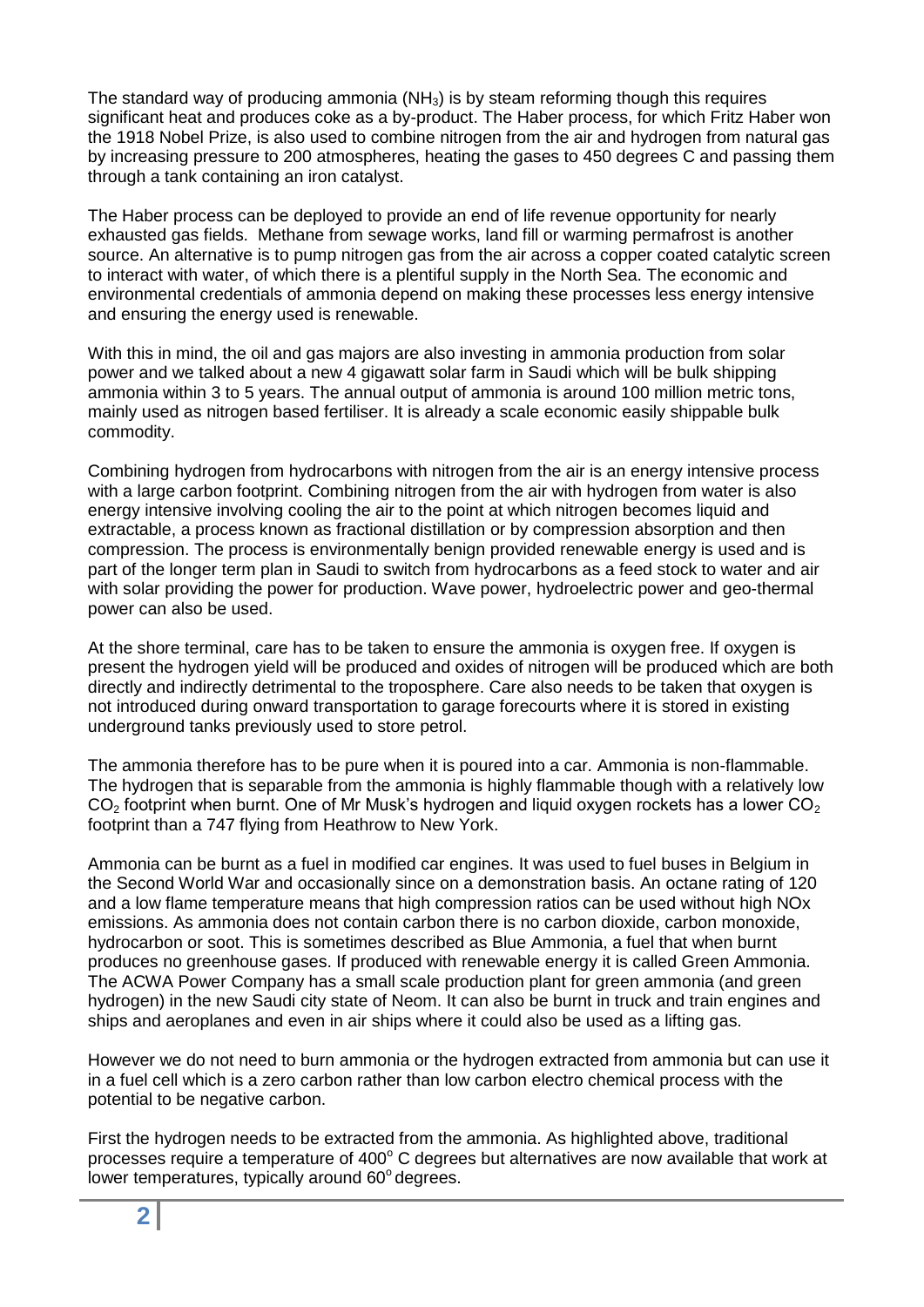The process is explained courtesy of the Chemical Engineering Journal (The Chemical Engineer).

*The N-H bond within ammonia is extremely strong. A terpyridine bis (phosphine) molybdenum (I) cation is used to bind to the ammonia. This weakens the N-H bond to the extent that it becomes thermodynamically favourable for one of the H atoms to break away and bind to another H atom, forming H<sup>2</sup> gas. The reaction leaves behind a molybdenum-amido complex – [Mo]-NH2. This can be converted back into the original molybdenum-amido complex – [Mo]-NH<sup>3</sup> – using acids and reductants, for reuse.*

The hydrogen is then fed to the fuel cell.

The fuel cell consists of two electrodes—a negative electrode or anode and a positive electrode (or cathode) with an electrolyte in between. Hydrogen is fed to the anode, and air (oxygen) is fed to the cathode. The catalyst at the anode separates hydrogen molecules into protons and electrons, which take different paths to the cathode. The electrons go through an external circuit, creating a flow of electricity. The protons migrate through the electrolyte to the cathode, where they unite with the oxygen from the air and the electrons to produce water and heat which can be redirected back to the ammonia hydrogen separator. The water is clean enough to drink or pour on your plants or on trees and fruit and veg and the odd Palm Tree or three.

The process typically has an efficiency of 60%. By comparison a petrol engine has an efficiency of 20% to 30% and a diesel engine has an efficiency of 40%.This efficiency gain off sets the lower energy density of ammonia relative to petrol and diesel.

You can buy a hydrogen powered car today or a bus and a truck or in the future a train, and hydrogen powered aircraft are promoted as an alternative for the aviation industry. There is however a weight problem. Hydrogen cars are available from Toyota and other manufacturers including Hyundai. The second generation Toyota Mirai introduced in late 2020 is an improvement on the first generation car introduced in 2017 but the 5.6 kg of hydrogen is housed in a tank that weighs 93 kg. A lithium ion battery weighing 44 kg is also needed to recover energy from the braking system and provide extra power when needed to the electric motors. A lithium battery will also be needed in an ammonia powered car and both power trains will need a DC to DC converter which in the Mirai weighs 25.5 kg.

The ammonia car however does not have the weight overhead of a 500 atmosphere fuel tank. It also shares the advantage of a petrol engine that fuel weight reduces with distance. The battery in your Tesla will still weigh 500 kilogrammes whether it is full or empty. This is also the reason why battery powered aeroplanes are less weight efficient than ammonia powered hydrogen powered aeroplanes.

The battery brigade does of course have the ability to bite back. Israeli company StoreDot, backed by Eve Energy in China and Daimler, BP, Samsung and TDK, has recently announced an 'extreme fast charging battery' that can be fully charged in five minutes. This means that batteries can be downsized reducing cost, weight and releasing space. The problem with existing lithium ion batteries is that graphite is used as one electrode through which electrons are forced to store charge. Rapid charging can result in the ions clumping together, short circuiting the battery. The StoreDot battery uses semiconductor particles which absorb the ions more easily, initially Germanium but soon to be replaced with silicon.

Mr Musk approaches the problem differently, using software to sequentially charge cells which are not much larger than an AA battery. He and fellow travellers Enevate and Sina Technologies are also looking at solid state batteries as well, including super capacitor technology. Companies such as Echion are researching compounds such as niobium nanoparticles. Nano materials using nano particles (sub-micron particulate particles) are deposited on a substrate in a mono layer. This gives them distinct properties that are different from the compound when used use in deeper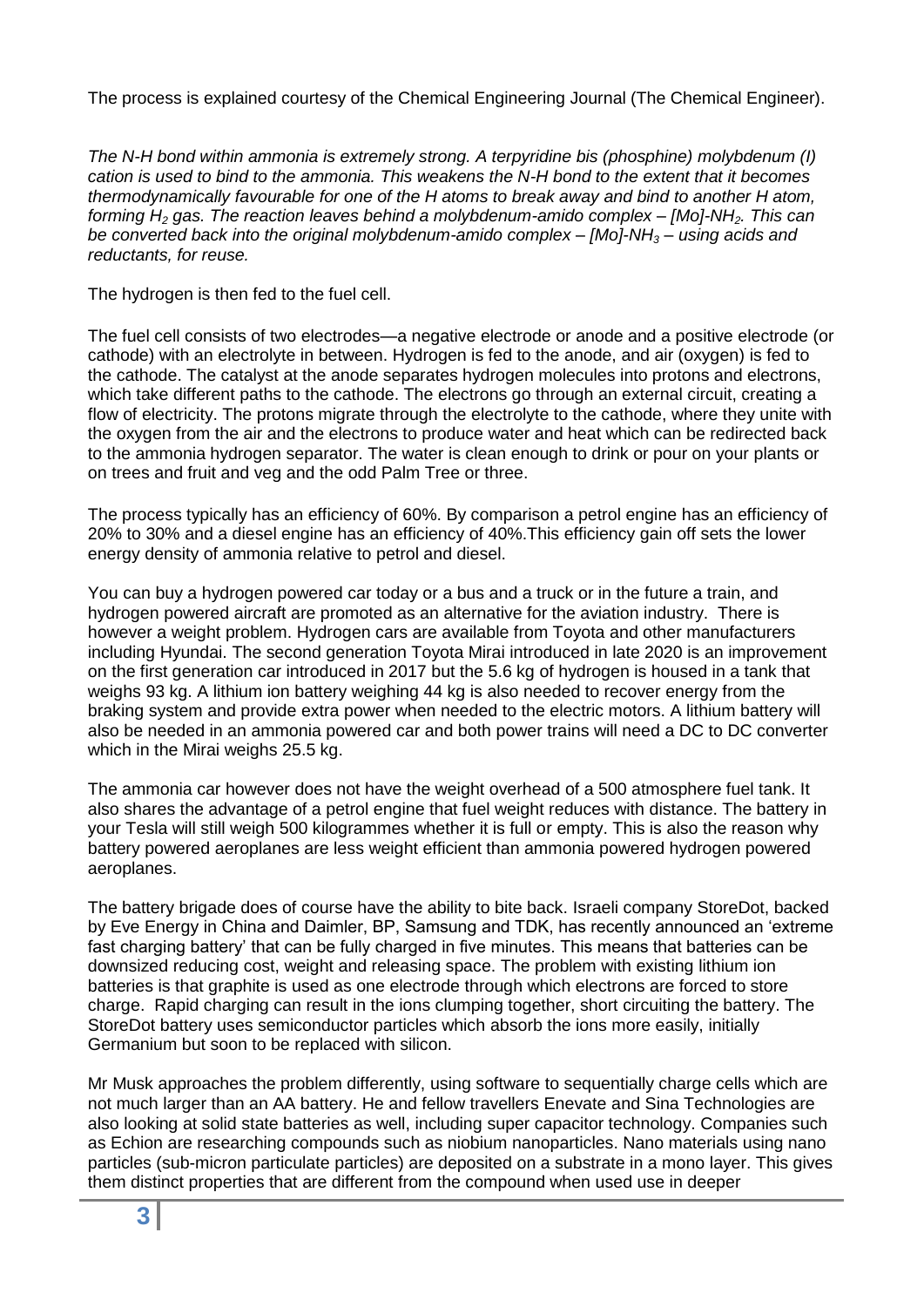depositions. Keeping battery packs at an optimum temperature for charging is also widely used. This uses energy but is essential for longevity.

The bigger issue is how to get enough electricity to 8000 petrol forecourts in the UK. On a warm day with the wind behind you, a Tesla will go about 4 miles on a kilowatt hour of electricity. So a 'full tank' (say 400 mile range) is 100 kilowatt hours of battery capacity which takes half an hour of fill time using one of Tesla's 200 kilowatt fast chargers.

To increase this to a petrol equivalent fill rate of three minutes equates to 1000 Kilowatt hours per pump which is one Megawatt multiplied by 18 pumps per forecourt which is 18 Megawatts multiplied by 8000 forecourts which equates to 144,000 Megawatts which is 144 Gigawatts. Sizewell C will have an output of 3.2 Gigawatts. It is relatively easy to build more Sizewell C'-s but it will take 30 years and there is a risk of them melting into the Suffolk sand.

Or we could increase forecourt capacity by a factor of ten and drink a lot of coffee. Charging at home distributes the load over a 24 hour time period. Homes are limited to a 60 amp power main which sets the maximum charge rate at 7.5 kilowatts but there will still be a risk of brown outs and the occasional black outs including digital blackouts when networks go beyond their back up energy limits. And not all of us are able to have a home charger.

Additionally there is the need to upgrade the transmission and distribution network. Improving the long distance and local electricity supply network is good news for high voltage engineers but not so good for electricity grid owners. The breakup of the Central Electricity Grid in 1990 and deregulation of the sector has resulted in power networks in the UK being owned by multiple entities of which less than 10% are based in the UK. This is called TAKING BACK CONTROL. Upgrading lamp posts as Megawatt charge points comes with similar technical and commercial challenges.

So if BP and their fellow travellers put fast charge electric pumps on to every one of their UK forecourts and councils roll out megawatt lamp posts there will be a risk of supply issues particularly when everyone puts the kettle on at once. For comparison, a sodium street lamp is typically rated at 70 watts. Even 7.5 kWh charging when scaled across all lamp posts in a city represents significant additional load.

News that Shell is buying one of Europe's largest on street charging companies, the German company Ubitricity following on from the acquisition by BP of Chargemaster and its network of 7000 UK charge points, some of them broken, indicates that the oil majors are hedging their bets but how the cost of maintaining these multiple charge points will be recovered is a future unknown. At least garage forecourts have sandwiches and firewood as an income stream.

According to the European Alternative Fuels Observatory there are 570 EV charge points for every 100 km of road in the UK. Zap Map estimate that by the end of 2020 there were 11,293 public charging points with 18000 devices providing 31,500 connections, 7,600 of them 'rapid' (20 kWh and definitely not 200 kWh). The charge points are a bizarre mix of AC and DC units with a bewildering array of membership schemes and payment options. This is just about tolerable at present levels of EV ownership but sales increased by 184% last year. In Norway, 54% of all cars sold last year were electric with 98% of the power supplied from geo thermal and renewables. This is not easy to replicate in other countries, for instance not many countries have geothermal as an option. Ammonia as an alternative or at least supplemental energy carrier therefore makes sense. It may also be the answer for domestic and industrial and commercial heating where gas is destined for replacement. Heat pumps in every house would represent another massive hit on the grid. It may be better to deliver ammonia down the gas pipes.

The most persuasive argument for ammonia is however its ability to produce clean air as a byproduct of the nitrogen and hydrogen and oxygen cycle.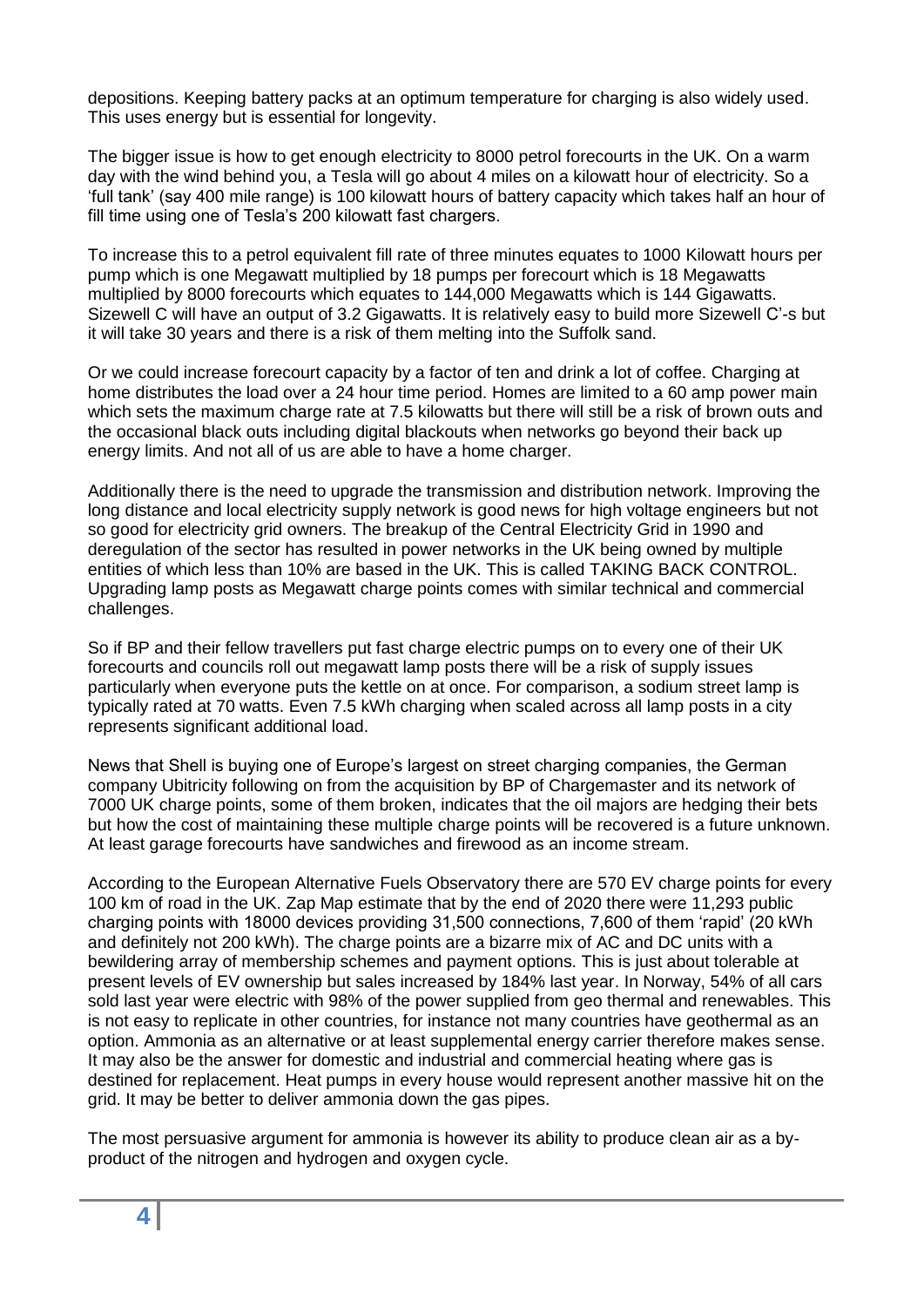On a small scale in a car, oxygen is sourced from air drawn in through the front of the car through a catalyser that takes out sulphur dioxide and nitrous oxide from the atmosphere. A filter takes out particulates down to 2.5pm. The output from the exhaust pipe is drinkable water.

On a large scale, a fuel cell power station draws air in which is then cleansed of sulphur and nitrous oxide and filtered for particulates then used in the fuel cell with the same by product as the small scale process, drinkable water. It is cheaper and safer than nuclear power. We could call it Sizewell D with the D standing for Decarbonation. Oxygenation of the air becomes integrated with the clean water treatment downstream of the fuel cell. It is hard to beat bubbles as an oxygenation process.

Active systems for cleaning air have been around for decades. Amine solvents, organic compounds *derived from ammonia by replacement of one or more hydrogen atoms by organic groups* have been used to clean hydrogen sulphide, acid gas, from power station flues since the early 1950's, producing a residue of soluble carbonate salt.

Ambient air can be cleansed by passing air through activated carbon, otherwise known as charcoal also known as a sorbent or with zeolites or as they are more correctly described *hydrated aluminosilicate minerals made from interlinked tetrahedral of alumina (AIO4).* The term means 'boiling stone' in Greek and was coined by the Swedish geologist Axel Frederick Cronstedt in 1756 *to* describe what happens when you heat rocks that are able to trap water. Zeolites are used in cat litter and water softeners. The efficiency of these cleaning systems can be increased when combined into membranes with single atomic layer deposition also known as nanoparticles and nanomaterials, collectively described as Metamaterials.

Any renewable energy source, deep water wind farms, in shore wind farms, land based wind farms, solar, waves and hydro thermal can store excess energy by producing ammonia which can be reused locally or shipped elsewhere. An off grid solar powered base station with integrated fuel cell becomes self-sustaining, as do those gigantic server farms sitting somewhere on the edge of your network. A solar powered ammonia production plant in the middle of a desert can support a fuel cell that generates energy and water for local irrigation and support a local communication network.

But also there is no longer a carbon cost associated with drawing power from an electricity grid supplied from power stations which are scaled up fuel cells which draw air from the atmosphere. It could be argued that taking this much oxygen from the air would cause its own set of environmental issues but the extraction of hydrogen from water by electrolysis produces oxygen. The recombination of the electrolysis products produces energy.

Oil majors can of course be accused of green washing. On every metric, a gallon of black gold gushing out of the ground costs less than a gallon of ammonia both in terms of (literally) sunk cost, energy cost and even it could be argued environmental cost when compared to ammonia and/or hydrogen extracted from hydrocarbons using non-renewable energy so there are reasons for the oil majors to maintain the status quo.

On the other hand, a negative emission economic model combining upstream carbon capture and downstream ammonia is compelling and suggests that there will be a point where a gallon of ammonia realises more added value than a gallon of oil.

That tipping point may be sooner than expected. Mr Musk has proved you do not have to make a profit to make a profit. A fraction of Tesla's stock appreciation would put a smile on an oil financier's face and if the rate of transition from a petro to ammonia economy drives oil stocks upwards, the transition will happen quickly.

Rapid decreases in battery cost and improved battery performance will hasten the oil major's move into the broader power generation market. And Mr Musk is not yet in charge of the electricity grid